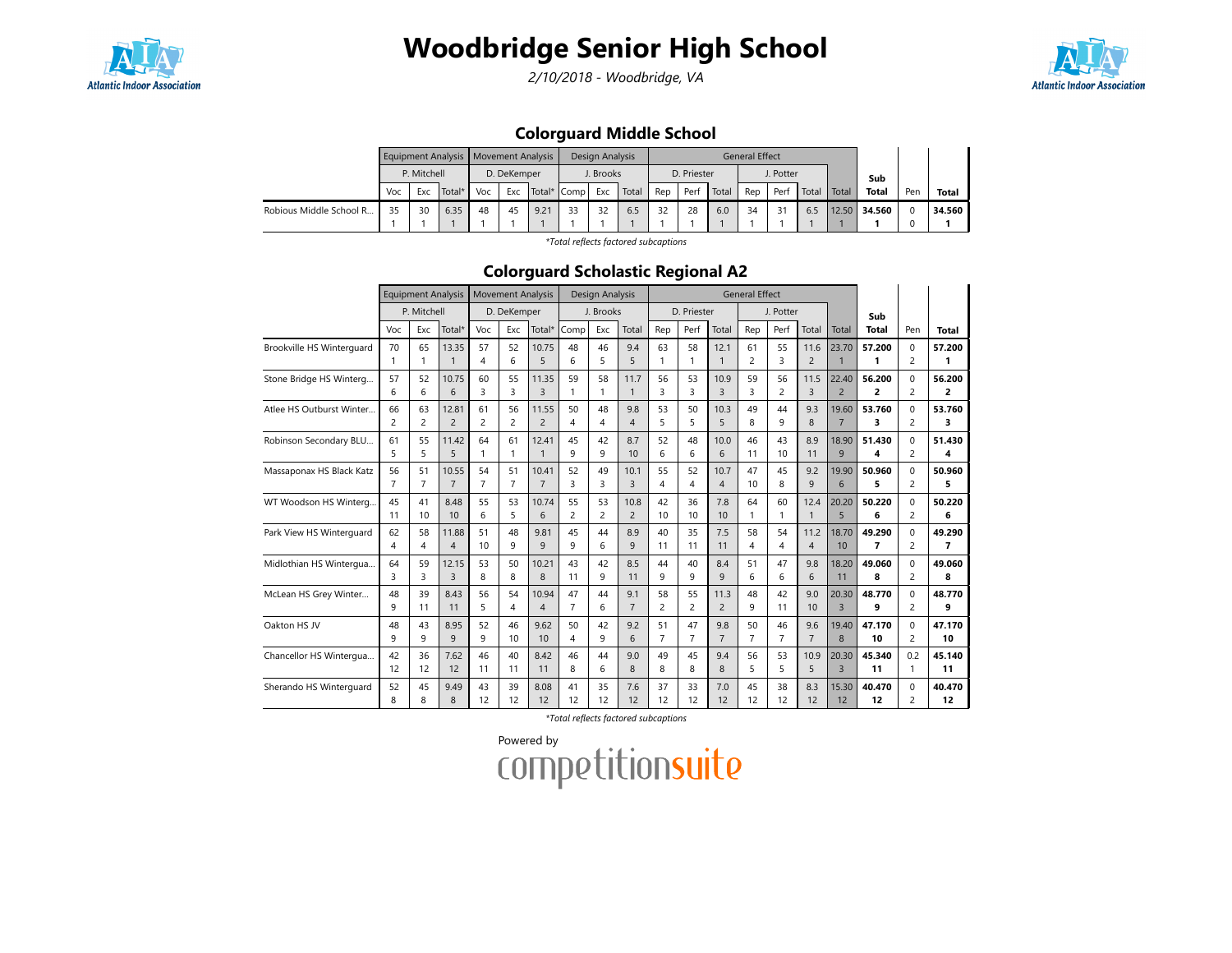

2/10/2018 - Woodbridge, VA



Colorguard Scholastic Regional A1

|                         |     | <b>Equipment Analysis</b> |                |                         | <b>Movement Analysis</b> |                |                | <b>Design Analysis</b> |                |                |             |                | <b>General Effect</b> |                |                |                          |        |                |        |
|-------------------------|-----|---------------------------|----------------|-------------------------|--------------------------|----------------|----------------|------------------------|----------------|----------------|-------------|----------------|-----------------------|----------------|----------------|--------------------------|--------|----------------|--------|
|                         |     | P. Mitchell               |                |                         | D. DeKemper              |                |                | J. Brooks              |                |                | D. Priester |                |                       | J. Potter      |                |                          | Sub    |                |        |
|                         | Voc | Exc                       | Total*         | Voc                     | Exc                      | Total*         | Comp           | Exc                    | Total          | Rep            | Perf        | Total          | Rep                   | Perf           | Total          | Total                    | Total  | Pen            | Total  |
| Spotsylvania HS Rhythm  | 73  | 71                        | 14.34          | 67                      | 63                       | 12.88          | 74             | 73                     | 14.7           | 75             | 73          | 14.8           | 74                    | 74             | 14.8           | 29.60                    | 71.520 | 0              | 71.520 |
|                         | 2   | $\overline{c}$            | $\overline{2}$ | ς                       | 3                        |                |                |                        |                | $\overline{c}$ |             | $\overline{2}$ | 2                     |                |                | 2                        | 2      |                |        |
| Great Bridge HS Winterg | 77  | 73                        | 14.88          | 65                      | 62                       | 12.61          | 73             | 72                     | 14.5           | 77             | 75          | 15.2           | 75                    | 71             | 14.6           | 29.80                    | 71.790 | 0.9            | 70.890 |
|                         |     |                           |                | 4                       | 4                        | 4              | $\overline{c}$ | $\overline{c}$         | $\overline{2}$ |                |             |                |                       | $\overline{2}$ | 2              |                          |        |                | 2      |
| Robinson Secondary GOL  | 72  | 68                        | 13.88          | 76                      | 74                       | 14.94          | 68             | 65                     | 13.3           | 59             | 55          | 11.4           | 64                    | 59             | 12.3           | 23.70                    | 65.820 | $\Omega$       | 65.820 |
|                         | 3   | ς                         | 3              |                         |                          |                | 3              | 3                      | 3              | 4              | 4           | 4              | 5                     | 5              | 5              | 5                        | з      | 2              | з      |
| Ocean Lakes High School | 67  | 62                        | 12.75          | 62                      | 60                       | 12.14          | 66             | 64                     | 13.0           | 60             | 56          | 11.6           | 70                    | 66             | 13.6           | 25.20                    | 63.090 | 0              | 63.090 |
|                         | 5   | 5                         | 5              | 5                       | 5                        | 5              | 4              | 4                      | 4              | 3              | 3           | 3              | 3                     | 3              | 3              | $\overline{3}$           | 4      | $\overline{c}$ | 4      |
| South Lakes HS Wintergu | 60  | 54                        | 11.22          | 72                      | 68                       | 13.88          | 65             | 63                     | 12.8           | 56             | 52          | 10.8           | 60                    | 54             | 11.4           | 22.20                    | 60.100 | $\Omega$       | 60.100 |
|                         | 8   | 8                         | 8              | $\overline{\mathbf{c}}$ | 2                        | $\overline{2}$ | 5              | 5                      | 5              | 6              | 6           | 6              | 6                     | 6              | 6              | 6                        | 5      | 2              | 5      |
| McLean HS Silver Winter | 63  | 56                        | 11.69          | 54                      | 49                       | 10.15          | 58             | 57                     | 11.5           | 57             | 54          | 11.1           | 66                    | 61             | 12.7           | 23.80                    | 57.140 | 0              | 57.140 |
|                         | 7   |                           | 7              | 7                       | 7                        |                |                | $\overline{7}$         | 7              | 5              | 5           | 5              | 4                     | 4              | $\overline{4}$ | $\boldsymbol{\varDelta}$ | 6      | 2              | 6      |
| Washington-Lee HS Wint  | 68  | 64                        | 13.08          | 57                      | 51                       | 10.62          | 62             | 58                     | 12.0           | 53             | 49          | 10.2           | 57                    | 51             | 10.8           | 21.00                    | 56.700 | $\Omega$       | 56.700 |
|                         | 4   | 4                         | $\overline{4}$ | 6                       | 6                        | 6              | 6              | 6                      | 6              | 8              | 8           | 8              | $\overline{7}$        | 7              | $\overline{7}$ |                          | 7      | 2              | 7      |
| Herndon HS Winterguard  | 65  | 60                        | 12.35          | 52                      | 48                       | 9.88           | 53             | 49                     | 10.2           | 54             | 51          | 10.5           | 47                    | 44             | 9.1            | 19.60                    | 52.030 | $\Omega$       | 52.030 |
|                         | 6   | 6                         | 6              | 8                       | 8                        | 8              | 8              | 8                      | 8              |                |             | $\overline{7}$ | 8                     | 8              | 8              | 8                        | 8      |                | 8      |

\*Total reflects factored subcaptions

### Colorguard Independent Regional A

|                        |     |                              | Equipment Analysis   Movement Analysis |     |             |      |             | Design Analysis |       |     |             |       | <b>General Effect</b> |                      |       |       |              |     |              |
|------------------------|-----|------------------------------|----------------------------------------|-----|-------------|------|-------------|-----------------|-------|-----|-------------|-------|-----------------------|----------------------|-------|-------|--------------|-----|--------------|
|                        |     | P. Mitchell<br>Total*<br>Exc |                                        |     | D. DeKemper |      |             | J. Brooks       |       |     | D. Priester |       |                       | J. Potter            |       |       | Sub          |     |              |
|                        | Voc |                              |                                        | Voc | Exc         |      | Total* Comp | Exc             | Total | Rep | Perf        | Total | Rep                   | Perf                 | Total | Total | <b>Total</b> | Pen | <b>Total</b> |
| UMW Enigma Winterguard | 50  | 43                           | 9.09                                   | 48  | 42          | 8.82 | 63          | 59              | 12.2  | 39  |             | 7.4   | 47                    | $\mathbf{4}^{\cdot}$ | 8.8   | 16.20 | 46.310       |     | 46.310       |
|                        |     |                              |                                        |     |             |      |             |                 |       |     |             |       |                       |                      |       |       |              |     |              |

\*Total reflects factored subcaptions

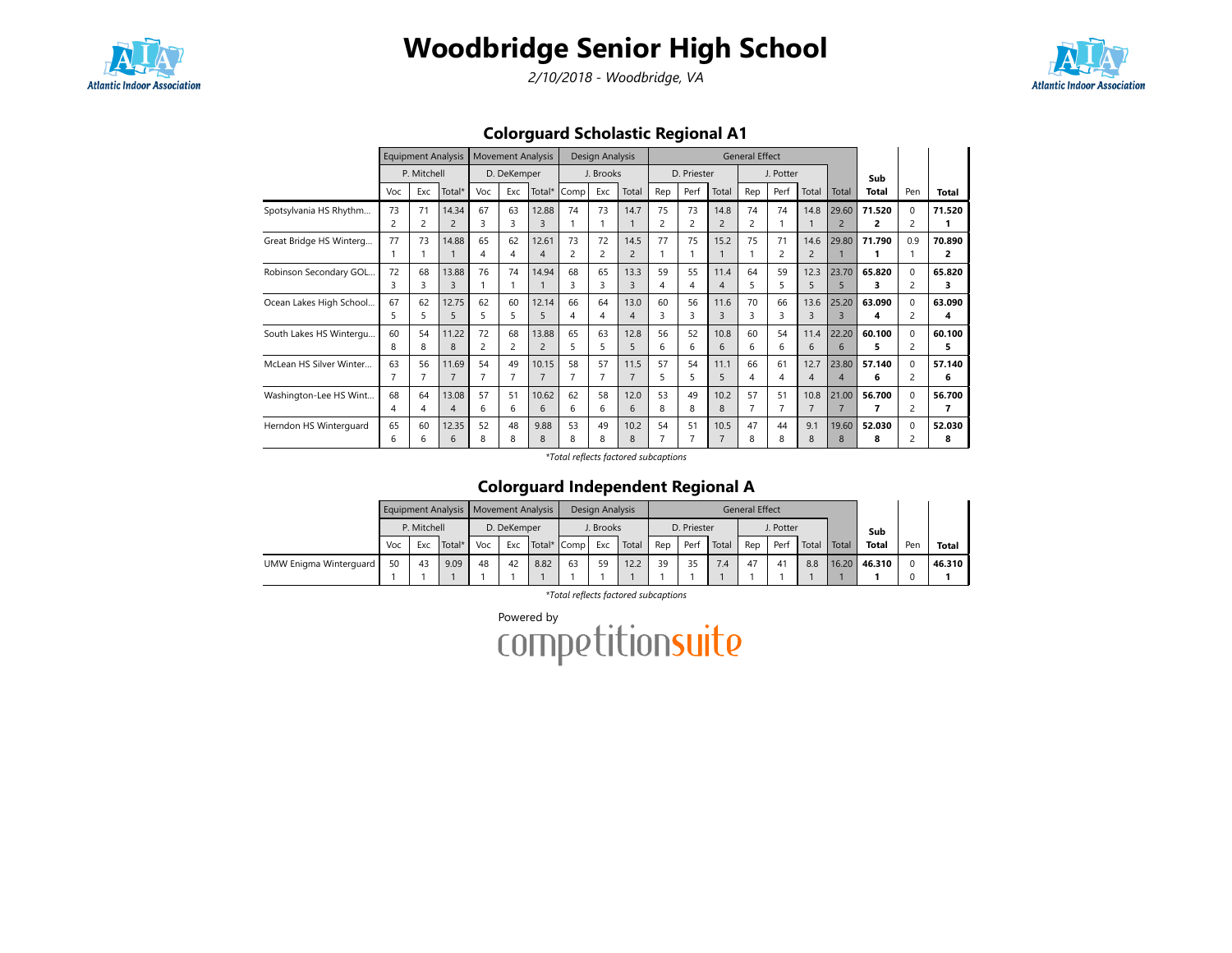

2/10/2018 - Woodbridge, VA



### Colorguard Scholastic A3

|                          |         | <b>Equipment Analysis</b> |                |                | <b>Movement Analysis</b> |                         |                | Design Analysis |                      |                |                      |                       | <b>General Effect</b> |                |                |                         |              |                       |             |
|--------------------------|---------|---------------------------|----------------|----------------|--------------------------|-------------------------|----------------|-----------------|----------------------|----------------|----------------------|-----------------------|-----------------------|----------------|----------------|-------------------------|--------------|-----------------------|-------------|
|                          |         | P. Mitchell               |                |                | D. DeKemper              |                         |                | J. Brooks       |                      |                | D. Priester          |                       |                       | J. Potter      |                |                         | Sub          |                       |             |
|                          | Voc     | Exc                       | Total*         | Voc            | Exc                      | Total*                  | Comp           | Exc             | Total                | Rep            | Perf                 | Total                 | Rep                   | Perf           | Total          | Total                   | <b>Total</b> | Pen                   | Total       |
| Stonewall Jackson HS Wi  | 66      | 65                        | 13.07          | 66             | 63                       | 12.81                   | 57             | 55              | 11.2                 | 48             | 45                   | 9.3                   | 61                    | 57             | 11.8           | 21.10                   | 58.180       | $\Omega$              | 58.180      |
|                          | 1       | 1                         | $\overline{1}$ | 1              | $\mathbf{1}$             | $\overline{1}$          | $\overline{c}$ | $\overline{c}$  | $\overline{2}$       | 9              | 8                    | $\mathsf{R}$          | $\overline{c}$        | 2              | $\overline{2}$ | 5                       | 1            | 4                     | 1           |
| Briar Woods HS Falconair | 53<br>8 | 51<br>5                   | 10.34<br>5     | 60<br>4        | 58<br>3                  | 11.74<br>$\overline{3}$ | 64             | 62<br>1         | 12.6<br>$\mathbf{1}$ | 51<br>6        | 46<br>$\overline{7}$ | 9.7<br>$\overline{7}$ | 60<br>3               | 56<br>3        | 11.6<br>3      | 21.30<br>$\overline{3}$ | 55.980<br>2  | 1.4<br>$\overline{2}$ | 54.580<br>2 |
| McLean HS Red Wintergu   | 50      | 45                        | 9.35           | 61             | 56                       | 11.55                   | 56             | 54              | 11.0                 | 53             | 50                   | 10.3                  | 63                    | 60             | 12.3           | 22.60                   | 54.500       | $\Omega$              | 54.500      |
|                          | 10      | 9                         | 10             | 3              | 4                        | $\boldsymbol{\Delta}$   | 3              | 3               | 3                    | 4              | 4                    | $\overline{A}$        | 1                     | 1              | $\mathbf{1}$   | $\overline{1}$          | 3            | 4                     | 3           |
| Hanover HS Winter Guard  | 59      | 54                        | 11.15          | 56             | 52                       | 10.68                   | 54             | 51              | 10.5                 | 57             | 54                   | 11.1                  | 58                    | 52             | 11.0           | 22.10                   | 54.430       | $\Omega$              | 54.430      |
|                          | 3       | 3                         | $\overline{3}$ | 6              | 6                        | 6                       | 5              | 5               | 5                    | 1              | 1                    | $\overline{1}$        | 5                     | $\overline{7}$ | 6              | $\overline{2}$          | 4            | 4                     | 4           |
| Potomac HS Pride of Pot  | 62      | 58                        | 11.88          | 62             | 59                       | 12.01                   | 48             | 47              | 9.5                  | 54             | 51                   | 10.5                  | 56                    | 49             | 10.5           | 21.00                   | 54.390       | 1.7                   | 52.690      |
|                          | 2       | $\overline{a}$            | $\overline{c}$ | $\overline{c}$ | $\overline{c}$           | $\overline{c}$          | 8              | 8               | 8                    | 3              | 3                    | $\overline{3}$        | $\overline{7}$        | 9              | 8              | $\overline{7}$          | 5            | $\mathbf{1}$          | 5           |
| Forest Park HS Wintergua | 57      | 52                        | 10.75          | 53             | 49                       | 10.08                   | 53             | 50              | 10.3                 | 52             | 49                   | 10.1                  | 57                    | 54             | 11.1           | 21.20                   | 52.330       | $\Omega$              | 52.330      |
|                          | 4       | 4                         | $\overline{4}$ | $\overline{7}$ | $\overline{7}$           | $\overline{7}$          | 6              | 6               | 6                    | 5              | 5                    | 5                     | 6                     | 5              | 5              | $\overline{4}$          | 6            | 4                     | 6           |
| South County HS Winterg. | 55      | 46                        | 9.83           | 59             | 55                       | 11.28                   | 46             | 45              | 9.1                  | 46             | 43                   | 8.9                   | 59                    | 55             | 11.4           | 20.30                   | 50.510       | $\Omega$              | 50.510      |
|                          | 6       | 8                         | 8              | 5              | 5                        | 5                       | 10             | 9               | 9                    | 11             | 9                    | 10                    | 4                     | 4              | $\overline{4}$ | 8                       | 7            | 4                     | 7           |
| Broad Run HS Winterguard | 52      | 45                        | 9.49           | 51             | 45                       | 9.42                    | 49             | 49              | 9.8                  | 55             | 52                   | 10.7                  | 54                    | 50             | 10.4           | 21.10                   | 49.810       | $\Omega$              | 49.810      |
|                          | q       | 9                         | 9              | 9              | 9                        | $\mathsf{q}$            | $\overline{7}$ | $\overline{7}$  | $\overline{7}$       | $\overline{c}$ | 2                    | $\overline{2}$        | 9                     | 8              | 9              | 5                       | 8            | 4                     | 8           |
| Mt Vernon HS Winterguard | 54      | 48                        | 10.02          | 48             | 44                       | 9.08                    | 55             | 53              | 10.8                 | 49             | 42                   | 9.1                   | 55                    | 53             | 10.8           | 19.90                   | 49.800       | $\Omega$              | 49.800      |
|                          | 7       | 6                         | $\overline{7}$ | 10             | 10                       | 10                      | 4              | 4               | $\overline{4}$       | 8              | 10                   | $\mathsf{Q}$          | 8                     | 6              | $\overline{7}$ | 9                       | 9            | 4                     | 9           |
| Oakton HS Winterguard    | 56      | 47                        | 10.03          | 52             | 46                       | 9.62                    | 45             | 43              | 8.8                  | 50             | 48                   | 9.8                   | 52                    | 44             | 9.6            | 19.40                   | 47.850       | $\Omega$              | 47.850      |
|                          | 5       | $\overline{7}$            | 6              | 8              | 8                        | 8                       | 11             | 10              | 11                   | $\overline{7}$ | 6                    | $6\overline{6}$       | 10                    | 10             | 10             | 10                      | 10           | 4                     | 10          |
| Chancellor HS Wintergua  | 47      | 44                        | 9.01           | 45             | 41                       | 8.48                    | 44             | 43              | 8.7                  | 47             | 41                   | 8.8                   | 42                    | 38             | 8.0            | 16.80                   | 42.990       | 0.4                   | 42.590      |
|                          | 11      | 11                        | 11             | 11             | 11                       | 11                      | 12             | 10              | 12                   | 10             | 11                   | 11                    | 13                    | 13             | 13             | 12                      | 11           | 3                     | 11          |
| George C Marshall HS Wi  | 45      | 35                        | 7.7            | 41             | 37                       | 7.68                    | 48             | 41              | 8.9                  | 42             | 39                   | 8.1                   | 48                    | 40             | 8.8            | 16.90                   | 41.180       | $\Omega$              | 41.180      |
|                          | 12      | 12                        | 12             | 12             | 12                       | 12                      | 8              | 12              | 10                   | 12             | 12                   | 12                    | 11                    | 12             | 11             | 11                      | 12           | 4                     | 12          |
| James Wood High School   | 35      | 34                        | 6.87           | 38             | 34                       | 7.08                    | 36             | 34              | 7.0                  | 38             | 36                   | 7.4                   | 44                    | 41             | 8.5            | 15.90                   | 36.850       | $\Omega$              | 36.850      |
|                          | 13      | 13                        | 13             | 13             | 13                       | 13                      | 13             | 13              | 13                   | 13             | 13                   | 13                    | 12                    | 11             | 12             | 13                      | 13           | 4                     | 13          |

\*Total reflects factored subcaptions

#### Colorguard Scholastic A2

|                          |     |             | Equipment Analysis   Movement Analysis |     |             |       |             | Design Analysis |       |     |             |       | <b>General Effect</b> |           |       |              |              |     |              |
|--------------------------|-----|-------------|----------------------------------------|-----|-------------|-------|-------------|-----------------|-------|-----|-------------|-------|-----------------------|-----------|-------|--------------|--------------|-----|--------------|
|                          |     | P. Mitchell |                                        |     | D. DeKemper |       |             | J. Brooks       |       |     | D. Priester |       |                       | J. Potter |       |              | Sub          |     |              |
|                          | Voc | Exc         | Total*                                 | Voc | Exc         |       | Total* Comp | Exc             | Total | Rep | Perf        | Total | Rep                   | Perf      | Total | <b>Total</b> | <b>Total</b> | Per | <b>Total</b> |
| Tuscarora HS Winterguard | 63  | 60          | 12.21                                  | 63  | 59          | 12.08 | 67          | 65              | 13.2  | 63  | 60          | 12.3  | 67                    | 65        | 13.2  | 25.50        | 62.990       |     | 62.990       |
|                          |     |             |                                        |     |             |       |             |                 |       |     |             |       |                       |           |       |              |              |     |              |
| Chantilly HS Charger Win | 58  | 53          | 10.95                                  | 65  | 60          | 12.35 | 62          | 60              | 12.2  | 58  | 55          | 11.3  | 62                    | 58        | 12.0  | 23.30        | 58.800       | 0.4 | 58.400       |
|                          |     |             |                                        |     |             |       |             |                 |       |     |             |       |                       |           |       |              |              |     |              |

\*Total reflects factored subcaptions